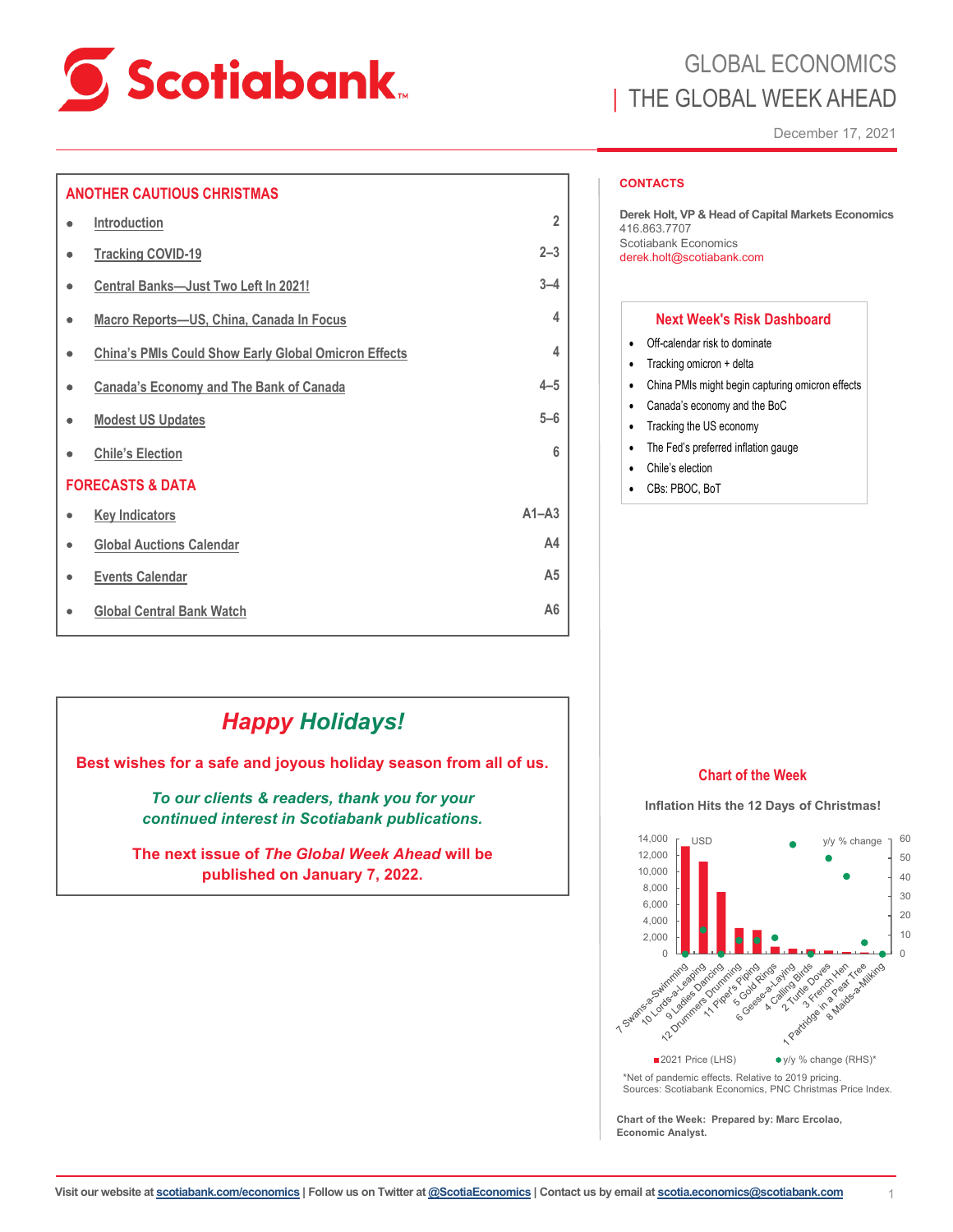<span id="page-1-0"></span>

# **Another Cautious Christmas**

First, I'd like to wish our clients, staff and friends the very best of the holiday season and the fast-approaching new year. Safety and one's health remain paramount considerations while making the best of a traditionally festive time of year.

I sure hope Santa's all vaccinated and boosted! It's certainly a more expensive time of year as the inflation tax is taking its bite out of budgets! Marc Ercolao's playful focus chart on the cover of this issue shows that it has never cost you more to buy the twelve gifts from the song titled "The Twelve Days of Christmas." They'd set you back a cool US\$41,206, with the source describing core prices (ex the expensive swimming swans) at US\$28k.

Amid the festivities into the new year, calendar-based risks—including central bank decisions, economic indicators and events whose timing is known—will likely be rather light throughout the holiday period.

### **TRACKING COVID-19**

That will probably mean that most of the risks facing markets will be off-calendar in nature and particularly focused upon monitoring the spread and impact of the omicron variant.

As this publication goes to virtual print, there is a blend of worrisome and encouraging evidence around COVID-19 developments applied to informing developments in the economy and financial markets.

On the worrisome side is that while the numbers are still small so far, more schools have been closing in whole or in part in some jurisdictions that are witnessing rising numbers of student cases (chart 1). That could make labour markets vulnerable into the new year particularly if this persists through the mid-January reference periods for reports like US nonfarm payrolls and Canadian jobs. The impact tends to fall disproportionately upon younger- to middle-aged women based upon pandemic experiences to date.

Furthermore, there is evidence that omicron may be much more transmissible than prior variants (chart 2) but it remains unclear whether it is comparable in terms of the severity of outcomes. Early evidence suggests that *on average* omicron may result in less severe outcomes, but an uncertainty is whether lower average intensity of effects may be applied against potentially vastly greater number of cases and pose still large numbers of hospitalizations and worse outcomes. Time will tell and forecasts from public health agencies suggest we will know a lot more about these risks by early 2022.

On the more positive side, early studies still tend to indicate that vaccines provide strong protection against variants other than omicron and that are still in circulation. Vaccines seem to perform reasonably well against omicron in terms of severe outcomes but less well in terms of protecting against any symptoms. It therefore remains extremely important to strive toward higher vaccination rates. Chart 3 is getting to be more encouraging in combatting variants prior to omicron.

Progress on additional boosters remains at a very preliminary stage, however, which must rapidly improve given evidence they are needed to supercharge immune systems against omicron (charts 4, 5).

Hospitalization and death rates are *so far* better behaved than during prior waves (chart

**Chart 1**

**COVID-19 Case Resurgence Leading** 



Sources: Scotiabank Economics, Government of Ontario.





Sources: Scotiabank Economics, Ontario Science Table.

#### **Chart 3**

**Percent of Population Fully Vaccinated**

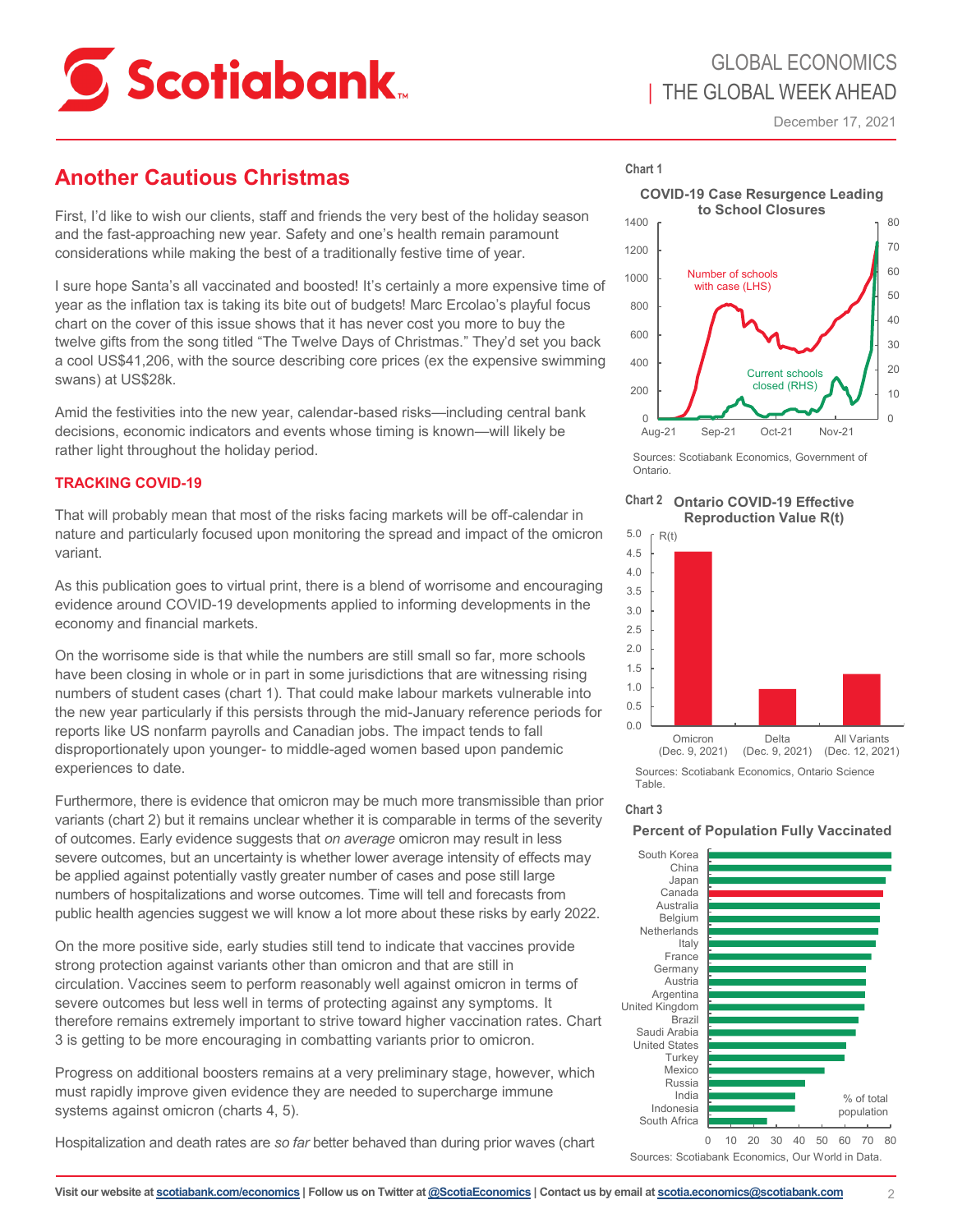<span id="page-2-0"></span>

# GLOBAL ECONOMICS | THE GLOBAL WEEK AHEAD

December 17, 2021

6), but obviously the uncertainty around severity of outcomes associated with the omicron variant and the lags involved following infection make it too early to judge.

Finally, if new vaccines are required, I'd repeat the point about how the ability to supply enough should not be the issue into 2022 that it was in the early days. Chart 7 shows the massive increased in vaccine production plans in addition to what has already been an explosive rise this past year.

#### **CENTRAL BANKS—JUST TWO LEFT IN 2021!**

Central bank watchers, you deserve a break! Just about every central bank on the planet fired off missives of late. There are only two left before the calendar flips over to 2022 and they are expected to stand pat.

The People's Bank of China is expected to leave its de facto policy rates unchanged at the start of the first week of the holiday season. The 1-year and 5-year Loan Prime Rates are unanimously forecast to remain at 3.85% and 4.65% respectively. The PBOC has not cut its LPRs since April 2020 as part of an easing campaign that pre-dated the pandemic (chart 8). Policy easing since then and through other means has been relatively modest including a recent reduction to the required reserve ratios (chart 9). China is still left with among the world's highest real (inflationadjusted) policy rates (chart 10).

### **People's Bank of China Loan Prime Rates**



Sources: Scotiabank Economics, People's Bank of China.

#### **Chart 4 Chart 5**



Jul-21 Aug-21 Sep-21 Oct-21 Nov-21 Dec-21 Sources: Scotiabank Economics, Our World in Data.

#### **Chart 6**

#### **UK: Cases, Hospitalizations, Deaths**



Sources: Scotiabank Economics, Our World in Data.



#### **Share of Global Daily COVID-19 Vaccine Doses Administered as Boosters**



Sources: Scotiabank Economics. Our World in Data.

#### **Chart 7**

#### **Global Vaccine Production**



Innovation Center.

-5 -4 -3 -2 -1  $\Omega$ 1 2 3 4 CAN USA AUS KOR GBR PER IND EUR NZL JPN COL CHL MEX 동 BRA **Real Monetary Policy Rates\***  $0/$ \* Real monetary policy rate = current policy rate - BNS expected inflation, end-Q4-2022, % y/y. Sources: Scotiabank Economics, Bloomberg.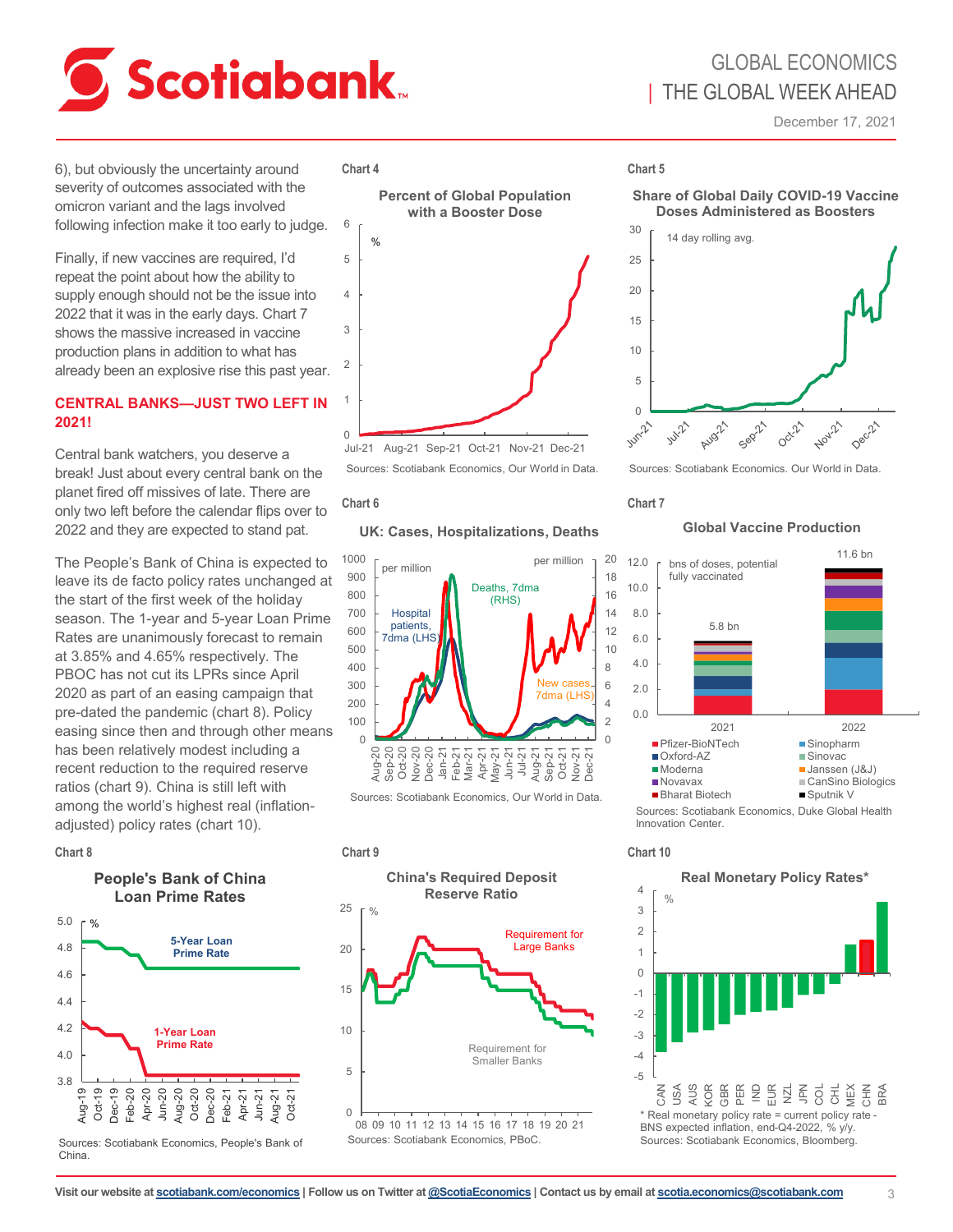<span id="page-3-0"></span>

# GLOBAL ECONOMICS | THE GLOBAL WEEK AHEAD

December 17, 2021

The Bank of Thailand is universally expected to stay on hold at a policy rate of 0.5% on Wednesday. The central bank is very unlikely to be thinking about hiking, given moribund economic growth in an economy that has incurred damage to its tourism business due to the pandemic. Furthermore, by contrast to many other parts of the world, there is very little inflationary pressure. Chart 11 shows the growth and inflation dynamics. On the flip side, the BoT is also unlikely to cut its policy rate that is basically toward the lower effective bound already and given concern that further easing would drive destabilizing capital outflows that could drive additional weakness in the currency. The Thai Baht has depreciated by over 10% to the USD this year. This is among the financial stability concerns that have resulted in Thai monetary policy being stuck between a rock and a hard place.

### **MACRO REPORTS—US, CHINA, CANADA IN FOCUS**

Amid forward-looking risks, most of the very limited number of global macroeconomic indicators that are on tap throughout the two-week period will be of modest consequence because they are backward-looking.

#### **China's PMIs Could Show Early Global Omicron Effects**

The state's versions of China's purchasing managers' indices may be an exception, and they arrive on December  $30<sup>th</sup>$  in the evening (eastern time zone). These sentiment gauges will be fresher than much of the rest of the global line-up but will probably still lag in terms of the implications of recent global pandemic developments. The composite PMI has been mildly rebounding of late but could be vulnerable to damaged global supply chains (chart 12).

#### **Canada's Economy and the Bank of Canada**

Canada will offer updated tracking of the economy's performance during Q4 through both firmer estimates of activity in October and preliminary 'flash' estimates of what happened in November. All of the (limited) action lands in the first of the two weeks before the country's macro calendar goes to sleep. It's worth spending a bit more time on this given that a BoC rate hike looks to be increasingly in play.

Canadian GDP for October (Dec  $23<sup>rd</sup>$ ) had been guided toward a rise of 0.8% m/m by Statistics Canada back on November  $30<sup>th</sup>$ , but the subsequently strong 1% m/m rise in hours worked could add upside risk to this estimate which is why I went a little higher than the preliminary estimate. Very few readings are available thus far for the month of November, but a 0.7% m/m rise in hours and a strong 26% m/m gain in housing starts are encouraging. Retail sales figures during October and November's flash guidance (Dec  $21<sup>st</sup>$ ) will also marginally help to further inform GDP tracking and so far we have the preliminary estimate for a 1% m/m rise in October.

Based upon monthly GDP estimates, we could be tracking growth on the order of  $\sim$ 5% q/q at a seasonally adjusted and annualized rate. An alternative 'nowcast' approach estimates Q4 growth at just over 61/2% [\(here\)](https://www.scotiabank.com/content/dam/scotiabank/sub-brands/scotiabank-economics/english/documents/cdn-gdp-nowcast/cdnnowcast-2021-12-16.pdf) based upon quarterly expenditure-based GDP accounts. This may face downside risk as BC flooding effects are more fully incorporated, but that could still leave growth tracking materially stronger than the Bank of Canada's forecast Q4 GDP growth rate of 4% in its most recent iteration in late October.

If so, then the output gap measure of slack might be shutting faster than the BoC anticipated. If the BoC figures that price and wage signals may be indicating greater than previously assumed damage to the supply-side and perhaps further downgrades estimates of potential GDP growth, then whether slack closes in Q1 or Q2 could be a very close call.

**Chart 11**

**Thailand GDP & Headline Inflation**



Sources: Scotiabank Economics, National Economic & Social Development Board.

**China's PMIs**



#### 60 % balance index SA 55 50 45 40 Composite 35 Manufacturing 30 Non-Manufacturing 25 |<br>Jan-20 Aprilo Jul-20 Oct-20 Apr-21 July 21 **Oct-21**

Sources: Scotiabank Economics, CNBS, China Federation of Logistics & Purchasing.

#### **Chart 13**

#### **Wage Growth Expectations**



Sources: Scotiabank Economics, Bank of Canada Business Outlook Survey.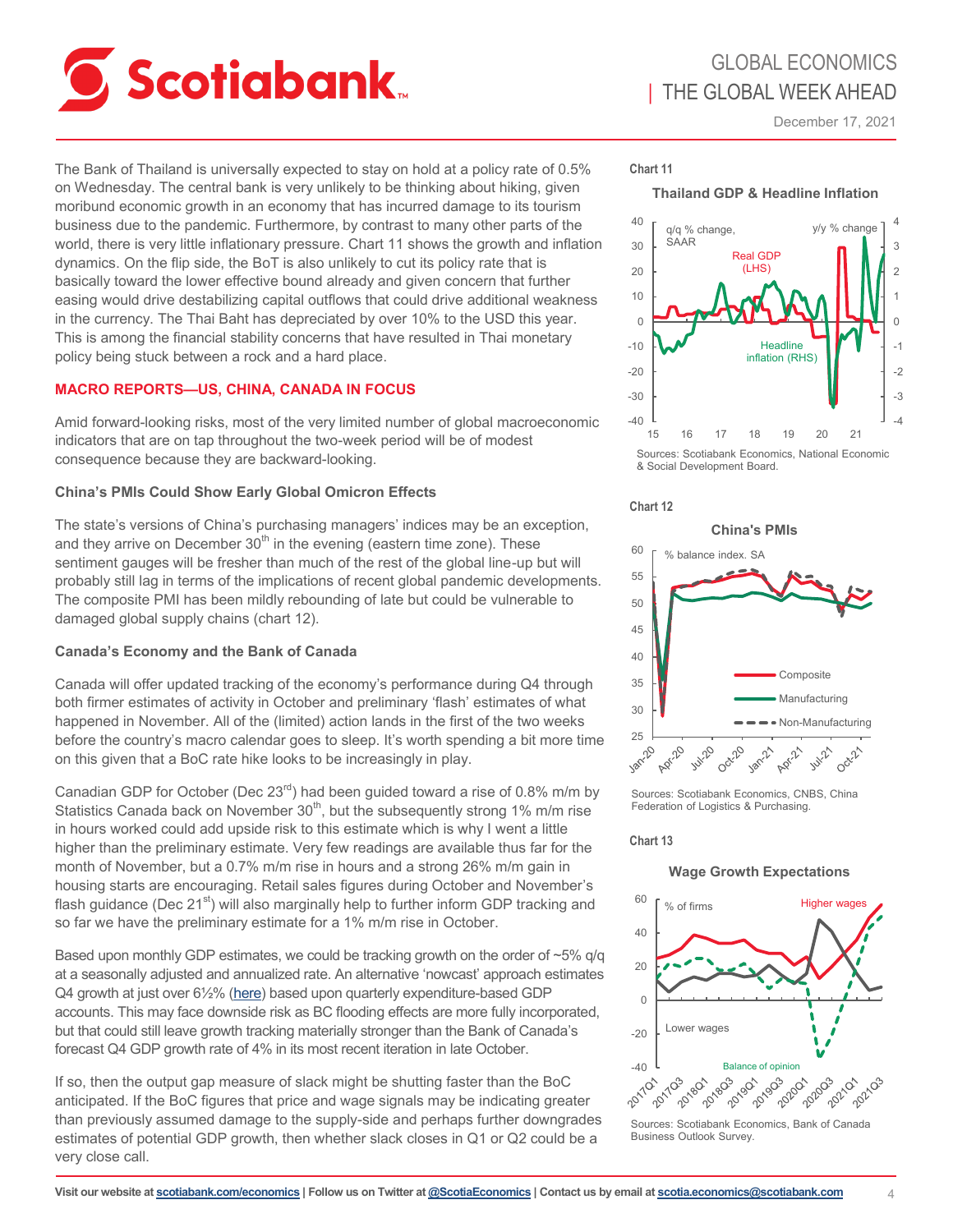<span id="page-4-0"></span>

GLOBAL ECONOMICS | THE GLOBAL WEEK AHEAD

December 17, 2021

Nevertheless, high inflation and inflation expectations are capturing the Bank of Canada's attention much more of late than output gap references. A January hike that would be earlier than our April forecast cannot be ruled out. It could be delivered by either dropping prior forward guidance not to hike until slack is fully shut, or by amending its estimates of when slack in the economy is eliminated. In addition to the output gap dynamics cited above, Governor Macklem has recently been much more pointed about his inflation concerns (recap [here\)](https://www.scotiabank.com/ca/en/about/economics/economics-publications/post.other-publications.economic-indicators.scotia-flash.-december-15--2021--1.html). His emphasis upon "closely" watching measures 0.0 of inflation expectations and wages and "watching incoming data very closely" set up

#### **Chart 14 Chart 15**





Sources: Scotiabank Economics, Bank of Canada.

increased focus upon wage updates plus measures of wage and price expectations in

the next Bank of Canada surveys on January  $17<sup>th</sup>$  after the prior versions accelerated (charts 13–15).

#### **Modest US Updates**

US releases will be light and almost entirely concentrated in the period before Christmas.

- **PCE inflation (December 23rd):** The Fed's preferred inflation gauges are likely to follow CPI higher but a little less acutely so. I've gone with an acceleration in headline PCE inflation to 5.7% y/y (5% prior) and core PCE at 4.5% y/y (from 4.1% prior).
- **Consumption and incomes (December 23rd):** Total consumer spending in November might have posted a stronger gain than the soft retail sales report that was little changed. One reason is an assumed rotation toward heavier services spending. This rotation could be vulnerable again if rising COVID-19 cases turn more shoppers back to -30 shopping online for goods. Income growth was probably similar to the prior month's gain of ½% m/m and so far the quarter is shaping up to post relatively modest income growth (chart 16).
- **Durable goods orders (December 23rd):** Key here will be whether the streak of 8 consecutive months of rising core orders (ex-defence and air) that serve as a proxy for underlying business investment is kept alive (chart 17). That would serve as ongoing evidence of gradual repair to capacity shortfalls.
- **Q3 GDP (December 22nd):** No material revision is expected to the final take on Q3 growth of 2.1% q/q annualized. This round of estimates incorporates more complete services information from the Census Bureau's Quarterly Services Report ([here\)](https://www.census.gov/services/index.html).
- **Consumer Confidence (December 22nd):** The Conference Board's measure for December faces competing risks between a strong job market and rising wage pressures versus the early effects of omicron and delta cases on consumer attitudes.
- Housing: On December 22<sup>nd</sup>, existing home sales should benefit from strong gains in pending home sales that get inked 30–90 days ahead of completed resales. New home sales for the same month of November (December 23<sup>rd</sup>) could post a further gain given evidence of rebounding model home foot traffic (chart 18). Pending home sales for November arrive on December 29 $^{\text{th}}$ .



#### **Canadian Businesses Expect Inflation to Surpass BoC's Target**



Sources: Scotiabank Economics, Bank of Canada's *Business Outlook Survey.*



Sources: Scotiabank Economics, BEA.

**Chart 17**

**Chart 16**

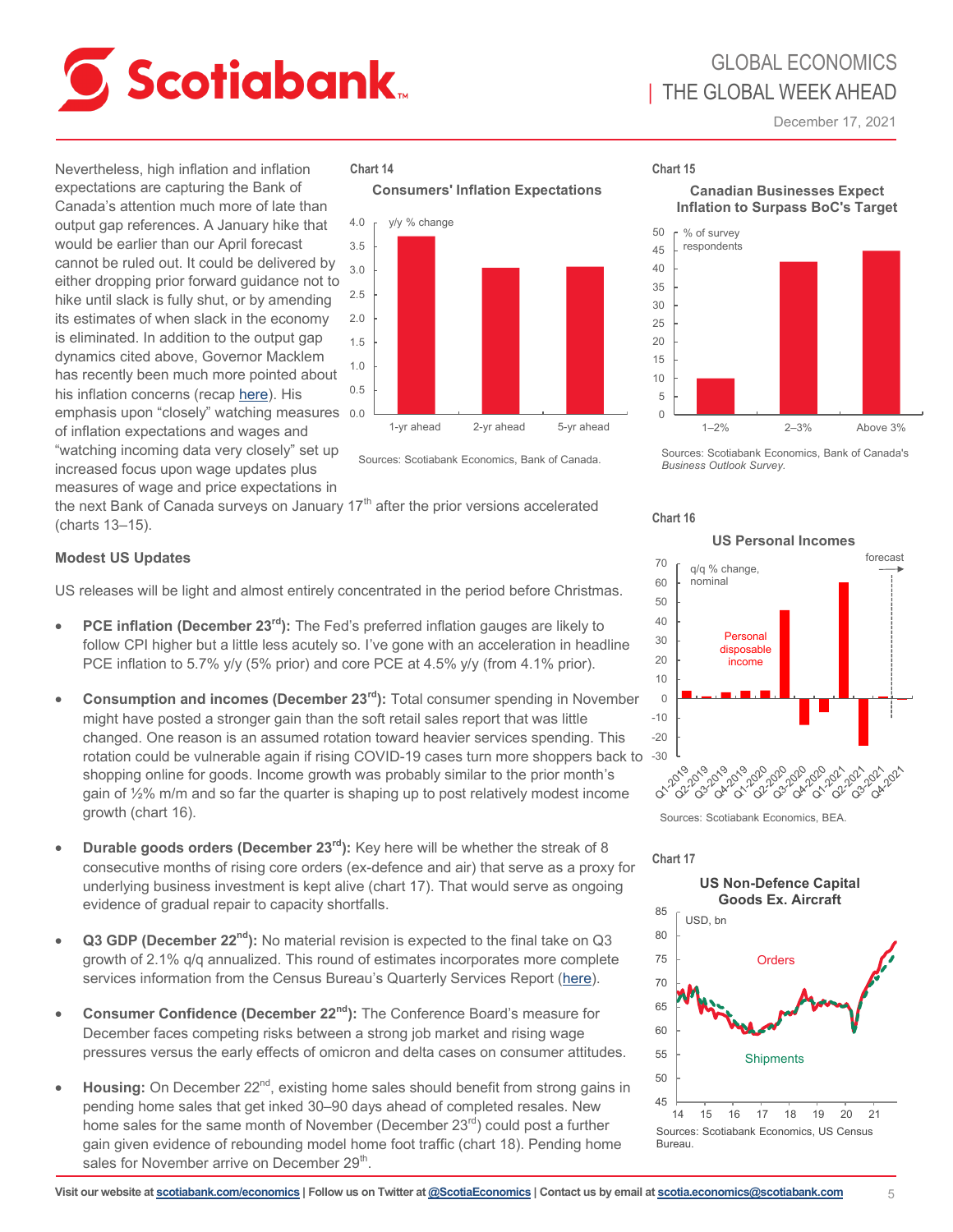<span id="page-5-0"></span>

**Europe's calendars will be quiet** with nothing out in the first week of the holiday season. German retail sales during November and Spain's kick-off to another round of Eurozone inflation data will be the mild focal points.

The main focus across Latin American markets will be Chile's election outcome. The indicator line-up is fairly unimpressive. Mexico updates retail sales for back in October, bi-weekly inflation and the unemployment rate before Christmas. Chile's retail sales, industrial production and unemployment rates will be focal points during the second week.

The rest of the Asia-Pacific line-up will be light. Most of the focus will be upon Japan's monthly data dump that includes CPI for November  $(23^{rd})$  followed by releases on December  $26<sup>th</sup>$  for retail sales, jobs and industrial production. South Korea also updates CPI on December 30 $^{\text{th}}$ .

### **CHILE'S ELECTION**

Chile's final run-off vote in its Presidential elections will be held on Sunday December 19<sup>th</sup>. Financial markets and particularly the peso will be closely monitoring the outcome both in the immediate aftermath and as resulting policy stances are evaluated.

Polls are very tight and with a sizable undecided component (chart 19). José Antonio Kast represents the Partido Republicano which appeals to conservative voters whereas Gabriel Boric appeals to far left supporters. [Here](https://foreignpolicy.com/2021/12/17/chile-presidential-election-runoff-boric-kast-constitution-referendum/) is a useful additional primer on the candidates, the lead-up to this final vote and to some of the key election issues.

## **Chart 18**

**New Model Home Foot Traffic**



Sources: Scotiabank Economics, Bloomberg.

#### **Chart 19**

**Tight Race Heading Into Presidential Election** 



Sources: Scotiabank Economics, Various public polls.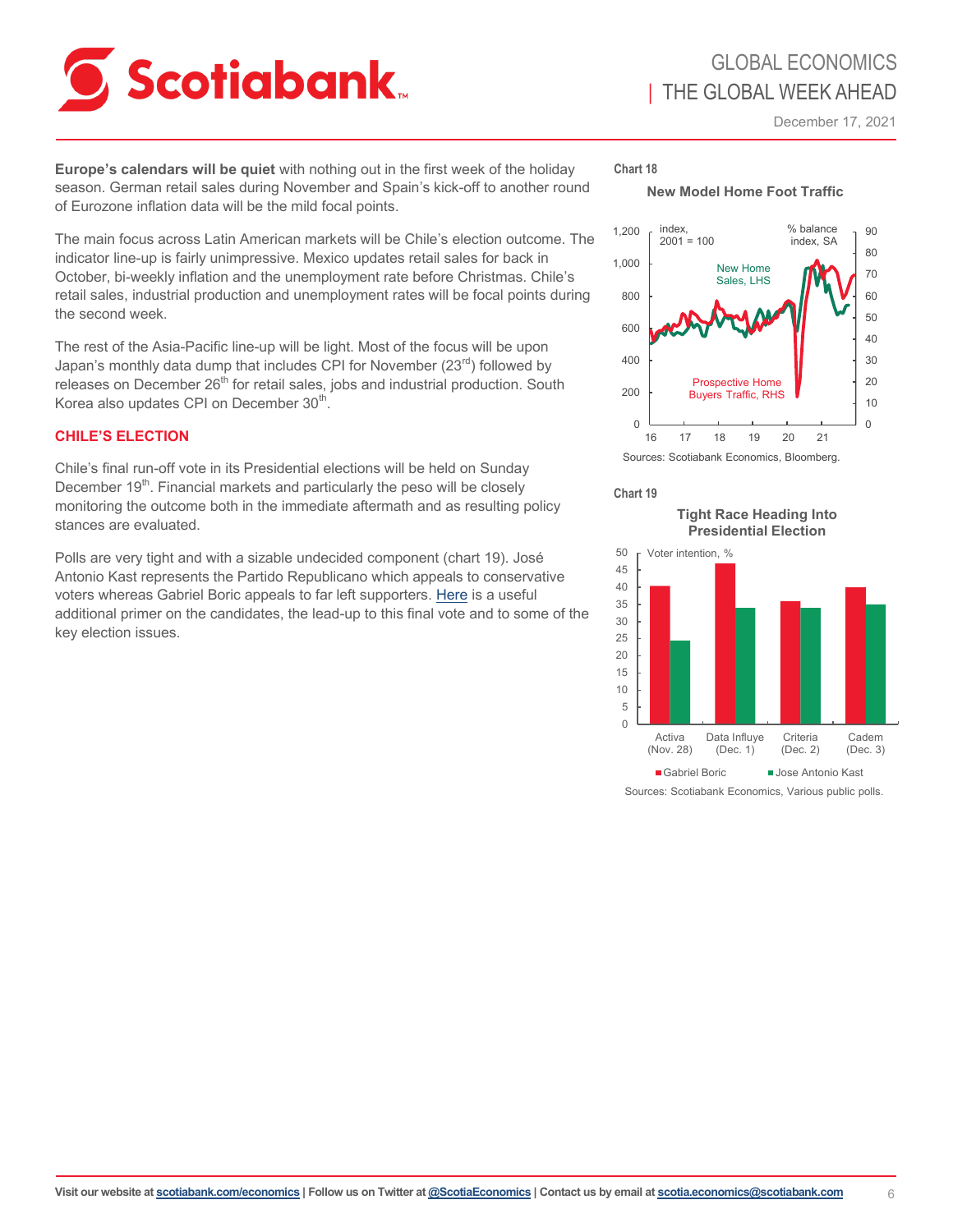<span id="page-6-0"></span>

# **Key Indicators for December 20 – 31**

#### **NORTH AMERICA**

| <b>Country</b> | <b>Date</b> | Time Indicator                                      | Period           | <b>BNS</b>               | <b>Consensus</b>         | Latest   |
|----------------|-------------|-----------------------------------------------------|------------------|--------------------------|--------------------------|----------|
| <b>US</b>      | 12/20       | 10:00 Leading Indicators (m/m)                      | Nov              | $\overline{\phantom{a}}$ | 0.9                      | 0.9      |
| CA             | 12/21       | 08:30 Retail Sales (m/m)                            | Oct              | 1.0                      | 1.0                      | $-0.6$   |
| CA             | 12/21       | 08:30 Retail Sales ex. Autos (m/m)                  | Oct              | 0.8                      | 1.6                      | $-0.2$   |
| <b>US</b>      | 12/21       | 08:30 Current Account (US\$ bn)                     | 3Q               | --                       | $-205.4$                 | $-190.3$ |
| <b>MX</b>      |             | 12/22 07:00 Retail Sales (INEGI) (y/y)              | Oct              | --                       | --                       | 5.9      |
| <b>US</b>      |             | 12/22 07:00 MBA Mortgage Applications (w/w)         | Dec 17           | --                       | --                       | $-4.0$   |
| US             | 12/22       | 08:30 GDP (q/q a.r.)                                | 3QT              | 2.1                      | 2.1                      | 2.1      |
| <b>US</b>      |             | 12/22 08:30 GDP Deflator (q/q a.r.)                 | 3QT              | $\overline{\phantom{a}}$ | 5.9                      | 5.9      |
| <b>US</b>      |             | 12/22 10:00 Consumer Confidence Index               | Dec              | 110.0                    | 110.6                    | 109.5    |
| <b>US</b>      |             | 12/22 10:00 Existing Home Sales (mn a.r.)           | Nov              | 6.6                      | 6.6                      | 6.3      |
| US             |             | 12/22 10:00 Existing Home Sales (m/m)               | Nov              | 4.8                      | 3.4                      | 0.8      |
| <b>MX</b>      |             | 12/23 07:00 Bi-Weekly Core CPI (% change)           | Dec 15           | --                       | 0.5                      | 0.2      |
| <b>MX</b>      | 12/23       | 07:00 Bi-Weekly CPI (% change)                      | Dec 15           | --                       | 0.3                      | 0.5      |
| <b>MX</b>      | 12/23       | 07:00 Unemployment Rate (%)                         | Nov              | --                       | 3.7                      | 4.0      |
| CA             | 12/23       | 08:30 Real GDP (m/m)                                | Oct              | 1.0                      | 0.8                      | 0.1      |
| <b>US</b>      | 12/23       | 08:30 Durable Goods Orders (m/m)                    | Nov P            | 1.5                      | 1.5                      | $-0.4$   |
| <b>US</b>      | 12/23       | 08:30 Durable Goods Orders ex. Trans. (m/m)         | Nov <sub>P</sub> | 0.7                      | 0.6                      | 0.5      |
| US             | 12/23       | 08:30 Initial Jobless Claims (000s)                 | Dec 18           | 205                      | 203                      | 206      |
| US             | 12/23       | 08:30 Continuing Claims (000s)                      | Dec 11           | 1,810                    | $\overline{\phantom{a}}$ | 1,845    |
| US             | 12/23       | 08:30 PCE Deflator (m/m)                            | Nov              | 0.6                      | 0.6                      | 0.6      |
| <b>US</b>      | 12/23       | 08:30 PCE Deflator (y/y)                            | Nov              | 5.7                      | 5.7                      | 5.0      |
| US             | 12/23       | 08:30 PCE ex. Food & Energy (m/m)                   | Nov              | 0.4                      | 0.4                      | 0.4      |
| US             |             | 12/23 08:30 PCE ex. Food & Energy (y/y)             | Nov              | 4.5                      | 4.5                      | 4.1      |
| US             |             | 12/23 08:30 Personal Spending (m/m)                 | Nov              | 0.5                      | 0.5                      | 1.3      |
| US             |             | 12/23 08:30 Personal Income (m/m)                   | Nov              | 0.5                      | 0.5                      | 0.5      |
| US             | 12/23       | 10:00 New Home Sales (000s a.r.)                    | Nov              | 770                      | 770.0                    | 745.0    |
| <b>US</b>      | 12/23       | 10:00 U. of Michigan Consumer Sentiment             | Dec F            | $\overline{\phantom{a}}$ | 70.4                     | 70.4     |
| <b>MX</b>      |             | 12/24 07:00 Global Economic Indicator IGAE (y/y)    | Oct              | $\overline{\phantom{a}}$ | 0.9                      | 0.9      |
| <b>MX</b>      |             | 12/24 07:00 Trade Balance (US\$ mn)                 | Nov              | $\overline{\phantom{a}}$ | --                       | $-2,701$ |
| <b>US</b>      | 12/27       | 10:30 Dallas Fed. Manufacturing Activity            | Dec              | --                       | --                       | 11.8     |
| <b>US</b>      | 12/28       | 09:00 S&P/Case-Shiller Home Price Index (m/m)       | Oct              | --                       | --                       | 1.0      |
| US             |             | 12/28 09:00 S&P/Case-Shiller Home Price Index (y/y) | Oct              | --                       | --                       | 19.1     |
| US             | 12/28       | 10:00 Richmond Fed Manufacturing Index              | Dec              | --                       |                          | 11.0     |
| US             | 12/29       | 08:30 Wholesale Inventories (m/m)                   | Nov <sub>P</sub> | --                       | $\overline{\phantom{a}}$ | 2.3      |
| US             | 12/29       | 10:00 Pending Home Sales (m/m)                      | Nov              | --                       | --                       | 7.5      |
| US             | 12/30       | 09:45 Chicago PMI                                   | Dec              |                          | 62.0                     | 61.8     |

| <b>Country</b>                    | <b>Date</b> | <b>Time Indicator</b>                     | Period | <b>Consensus</b>  | <u>Latest</u> |  |
|-----------------------------------|-------------|-------------------------------------------|--------|-------------------|---------------|--|
| EC.                               | 12/20       | 04:00 Current Account (€ bn)              | Oct    | --                | 18.7          |  |
| IT                                | 12/20       | 04:30 Current Account (€ mn)              | Oct    | --                | 4,681         |  |
| <b>GE</b>                         | 12/21       | 02:00 GfK Consumer Confidence Survey      | Jan    | $-2.7$            | $-1.6$        |  |
| UK                                | 12/21       | 02:00 PSNB ex. Interventions $(E \, bn)$  | Nov    | 16.0              | 18.8          |  |
| UK                                | 12/21       | 02:00 Public Finances (PSNCR) (£ bn)      | Nov    | --                | 61.5          |  |
| UK                                | 12/21       | 02:00 Public Sector Net Borrowing (£ bn)  | Nov    | 15.3              | 18.0          |  |
| EC                                | 12/21       | 10:00 Consumer Confidence                 | Dec A  | $-8.1$            | $-6.8$        |  |
| UK.                               | 12/22       | 02:00 Business Investment (q/q)           | 3QF    | 0.4               | 0.4           |  |
| UK.                               | 12/22       | 02:00 Current Account (£ bn)              | 3Q     | $-15.8$           | $-8.6$        |  |
| UK.                               | 12/22       | $02:00$ GDP $(q/q)$                       | 3QF    | 1.3               | 1.3           |  |
| <b>FR</b>                         | 12/22       | 02:45 Producer Prices (m/m)               | Nov    | --                | 2.9           |  |
| <b>SP</b>                         | 12/23       | 03:00 Real GDP $(q/q)$                    | 3Q F   | 2.0               | 2.0           |  |
| <b>GE</b>                         | 12/27       | 03:00 Retail Sales (m/m)                  | Nov    | $-0.1$            | 0.1           |  |
| <b>SP</b>                         | 12/28       | 03:00 Real Retail Sales (y/y)             | Nov    | --                | $-2.5$        |  |
| UK.                               | 12/28       | Nationwide House Prices (m/m)             | Dec    | --                | 0.9           |  |
| <b>SP</b>                         | 12/30       | 04:00 Current Account (€ bn)              | Oct    | $\hspace{0.05cm}$ | 2.2           |  |
| Forecasts at time of publication. |             | Sources: Bloomberg, Scotiabank Economics. |        |                   |               |  |

Sources: Bloomberg, Scotiabank Economics.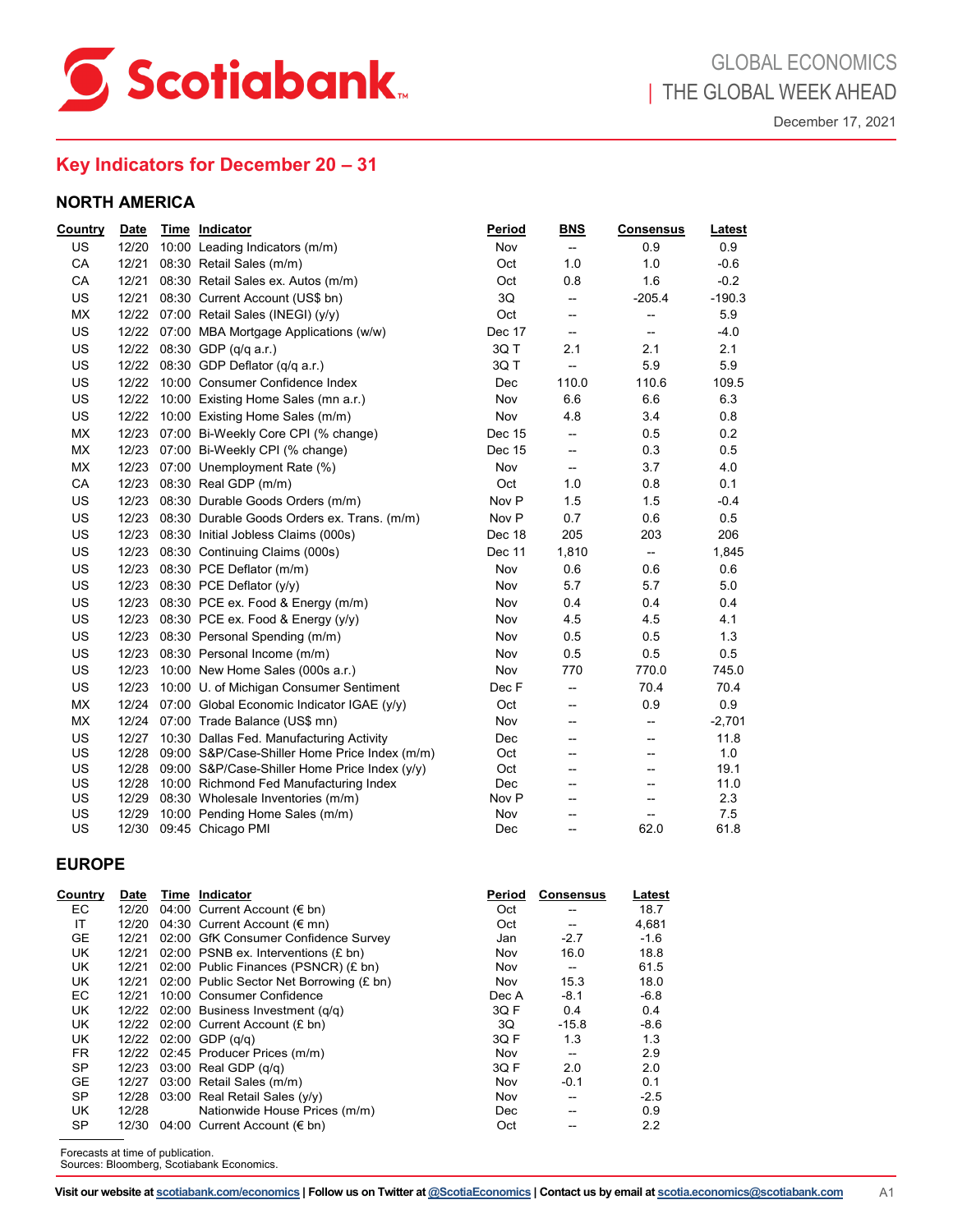

# **Key Indicators for December 20 – 31**

| ΝZ<br>ΝZ<br>NZ<br><b>CH</b><br>TA<br>SK<br>PH<br>HK<br>TH<br>TA<br>TH<br>TН<br>TH<br>JN<br>JN<br>SI<br>JN<br>JN<br>TA<br>HK<br>JN | 12/20<br>12/23 00:00 CPI (y/y)                                        | 12/19 16:45 Trade Balance (NZD mn)<br>12/19 16:45 Exports (NZD bn)<br>12/19 16:45 Imports (NZD bn)<br>12/19 20:30 PBoC Loan Prime Rate 1-Year (%)<br>12/20 03:00 Export Orders (y/y)<br>12/20 16:00 PPI (y/y)<br>Balance of Payments (US\$ mn)<br>12/21 03:30 CPI (y/y)<br>12/22 02:00 BoT Repo Rate (%)<br>12/22 03:00 Unemployment Rate (%)<br>12/22 22:30 Customs Exports (y/y)<br>12/22 22:30 Customs Imports $(y/y)$<br>12/22 22:30 Customs Trade Balance (US\$ mn) | Nov<br>Nov<br>Nov<br><b>Dec 20</b><br>Nov<br>Nov<br>Nov<br>Nov<br><b>Dec 22</b><br>Nov | --<br>--<br>--<br>3.85<br>--<br>$\overline{\phantom{a}}$<br>--<br>2.1<br>0.50 | --<br>--<br>$\overline{\phantom{a}}$<br>3.85<br>4.5<br>$\overline{\phantom{a}}$<br>-- | $-1,286$<br>5,350<br>6,636<br>3.85<br>14.6<br>8.9<br>1,141 |
|-----------------------------------------------------------------------------------------------------------------------------------|-----------------------------------------------------------------------|--------------------------------------------------------------------------------------------------------------------------------------------------------------------------------------------------------------------------------------------------------------------------------------------------------------------------------------------------------------------------------------------------------------------------------------------------------------------------|----------------------------------------------------------------------------------------|-------------------------------------------------------------------------------|---------------------------------------------------------------------------------------|------------------------------------------------------------|
|                                                                                                                                   |                                                                       |                                                                                                                                                                                                                                                                                                                                                                                                                                                                          |                                                                                        |                                                                               |                                                                                       |                                                            |
|                                                                                                                                   |                                                                       |                                                                                                                                                                                                                                                                                                                                                                                                                                                                          |                                                                                        |                                                                               |                                                                                       |                                                            |
|                                                                                                                                   |                                                                       |                                                                                                                                                                                                                                                                                                                                                                                                                                                                          |                                                                                        |                                                                               |                                                                                       |                                                            |
|                                                                                                                                   |                                                                       |                                                                                                                                                                                                                                                                                                                                                                                                                                                                          |                                                                                        |                                                                               |                                                                                       |                                                            |
|                                                                                                                                   |                                                                       |                                                                                                                                                                                                                                                                                                                                                                                                                                                                          |                                                                                        |                                                                               |                                                                                       |                                                            |
|                                                                                                                                   |                                                                       |                                                                                                                                                                                                                                                                                                                                                                                                                                                                          |                                                                                        |                                                                               |                                                                                       |                                                            |
|                                                                                                                                   |                                                                       |                                                                                                                                                                                                                                                                                                                                                                                                                                                                          |                                                                                        |                                                                               |                                                                                       |                                                            |
|                                                                                                                                   |                                                                       |                                                                                                                                                                                                                                                                                                                                                                                                                                                                          |                                                                                        |                                                                               | $\overline{\phantom{a}}$                                                              | 1.7                                                        |
|                                                                                                                                   |                                                                       |                                                                                                                                                                                                                                                                                                                                                                                                                                                                          |                                                                                        |                                                                               | 0.50                                                                                  | 0.50                                                       |
|                                                                                                                                   |                                                                       |                                                                                                                                                                                                                                                                                                                                                                                                                                                                          |                                                                                        | --                                                                            | $\overline{\phantom{a}}$                                                              | 3.8                                                        |
|                                                                                                                                   |                                                                       |                                                                                                                                                                                                                                                                                                                                                                                                                                                                          | Nov                                                                                    | $\overline{\phantom{a}}$                                                      | --                                                                                    | 17.4                                                       |
|                                                                                                                                   |                                                                       |                                                                                                                                                                                                                                                                                                                                                                                                                                                                          | Nov<br>Nov                                                                             | --<br>--                                                                      | $\hspace{0.05cm} -\hspace{0.05cm}$<br>--                                              | 34.6<br>$-370.2$                                           |
|                                                                                                                                   |                                                                       | 12/23 00:00 Coincident Index CI                                                                                                                                                                                                                                                                                                                                                                                                                                          | Oct F                                                                                  | --                                                                            | $\overline{\phantom{a}}$                                                              | 89.9                                                       |
|                                                                                                                                   |                                                                       | 12/23 00:00 Leading Index CI                                                                                                                                                                                                                                                                                                                                                                                                                                             | Oct F                                                                                  | $\overline{\phantom{a}}$                                                      | $\overline{\phantom{a}}$                                                              | 102.1                                                      |
|                                                                                                                                   |                                                                       |                                                                                                                                                                                                                                                                                                                                                                                                                                                                          | Nov                                                                                    | 3.4                                                                           | 3.4                                                                                   | 3.2                                                        |
|                                                                                                                                   |                                                                       | 12/23 00:30 Nationwide Department Store Sales (y/y)                                                                                                                                                                                                                                                                                                                                                                                                                      | Nov                                                                                    | --                                                                            | --                                                                                    | 2.9                                                        |
|                                                                                                                                   |                                                                       | 12/23 01:00 Machine Tool Orders (y/y)                                                                                                                                                                                                                                                                                                                                                                                                                                    | Nov F                                                                                  | --                                                                            | --                                                                                    | 64.0                                                       |
|                                                                                                                                   |                                                                       | 12/23 03:00 Industrial Production (y/y)                                                                                                                                                                                                                                                                                                                                                                                                                                  | Nov                                                                                    | --                                                                            | --                                                                                    | 11.3                                                       |
|                                                                                                                                   |                                                                       | 12/23 03:30 BoP Current Account (HK\$ bns)                                                                                                                                                                                                                                                                                                                                                                                                                               | 3Q                                                                                     | $\overline{\phantom{a}}$                                                      | $\overline{\phantom{a}}$                                                              | 69.2                                                       |
|                                                                                                                                   |                                                                       | 12/23 18:30 National CPI (y/y)                                                                                                                                                                                                                                                                                                                                                                                                                                           | Nov                                                                                    | 0.4                                                                           | 0.5                                                                                   | 0.1                                                        |
| МA                                                                                                                                |                                                                       | 12/23 23:00 CPI (y/y)                                                                                                                                                                                                                                                                                                                                                                                                                                                    | Nov                                                                                    | 3.4                                                                           | 3.2                                                                                   | 2.9                                                        |
| PH                                                                                                                                | 12/23                                                                 | Budget Deficit/Surplus (PHP bn)                                                                                                                                                                                                                                                                                                                                                                                                                                          | Nov                                                                                    | $\overline{\phantom{a}}$                                                      | $\overline{\phantom{a}}$                                                              | $-64.3$                                                    |
| JN                                                                                                                                |                                                                       | 12/24 00:00 Housing Starts (y/y)                                                                                                                                                                                                                                                                                                                                                                                                                                         | Nov                                                                                    | --                                                                            | 7.5                                                                                   | 10.4                                                       |
| SI                                                                                                                                |                                                                       | 12/24 00:00 Industrial Production (y/y)                                                                                                                                                                                                                                                                                                                                                                                                                                  | Nov                                                                                    | --                                                                            | $\overline{\phantom{a}}$                                                              | 16.9                                                       |
| JN                                                                                                                                |                                                                       | 12/26 18:50 Large Retailers' Sales (y/y)                                                                                                                                                                                                                                                                                                                                                                                                                                 | Nov                                                                                    | --                                                                            | $\hspace{0.05cm} -\hspace{0.05cm}$                                                    | 0.9                                                        |
| JN                                                                                                                                |                                                                       | 12/26 18:50 Retail Trade (y/y)                                                                                                                                                                                                                                                                                                                                                                                                                                           | Nov                                                                                    | --                                                                            | --                                                                                    | 0.9                                                        |
| CН                                                                                                                                |                                                                       | 12/26 20:30 Industrial Profits YTD (y/y)                                                                                                                                                                                                                                                                                                                                                                                                                                 | Nov                                                                                    | --                                                                            | $\hspace{0.05cm} -\hspace{0.05cm}$                                                    | 24.6                                                       |
| SK                                                                                                                                |                                                                       | 12/27 16:00 Consumer Confidence Index                                                                                                                                                                                                                                                                                                                                                                                                                                    | Dec                                                                                    | --                                                                            | $\overline{\phantom{a}}$                                                              | 107.6                                                      |
| JN                                                                                                                                |                                                                       | 12/27 18:30 Jobless Rate (%)                                                                                                                                                                                                                                                                                                                                                                                                                                             | Nov                                                                                    | --                                                                            | 2.7                                                                                   | 2.7                                                        |
| JN                                                                                                                                |                                                                       | 12/27 18:50 Industrial Production $(y/y)$                                                                                                                                                                                                                                                                                                                                                                                                                                | Nov P                                                                                  | --                                                                            | 3.2                                                                                   | $-4.1$                                                     |
| MA                                                                                                                                |                                                                       | 12/27 23:00 Exports (y/y)                                                                                                                                                                                                                                                                                                                                                                                                                                                | Nov                                                                                    | --                                                                            | $\overline{\phantom{a}}$                                                              | 25.5                                                       |
| MA                                                                                                                                |                                                                       | 12/27 23:00 Imports (y/y)                                                                                                                                                                                                                                                                                                                                                                                                                                                | Nov                                                                                    | --                                                                            | $\overline{\phantom{a}}$                                                              | 27.9                                                       |
| МA                                                                                                                                |                                                                       | 12/27 23:00 Trade Balance (MYR bn)                                                                                                                                                                                                                                                                                                                                                                                                                                       | Nov                                                                                    | --                                                                            | $\overline{\phantom{a}}$                                                              | 26.3                                                       |
| PH                                                                                                                                | 12/27                                                                 | Bank Lending (y/y)                                                                                                                                                                                                                                                                                                                                                                                                                                                       | Nov                                                                                    | --                                                                            | $\overline{\phantom{a}}$                                                              | 3.5                                                        |
| SK                                                                                                                                | 12/27                                                                 | Department Store Sales (y/y)                                                                                                                                                                                                                                                                                                                                                                                                                                             | Nov                                                                                    | $\overline{\phantom{a}}$                                                      | $\overline{\phantom{a}}$                                                              | 21.0                                                       |
| HК                                                                                                                                |                                                                       | 12/28 03:30 Exports (y/y)                                                                                                                                                                                                                                                                                                                                                                                                                                                | Nov                                                                                    | --                                                                            | $\hspace{0.05cm} -\hspace{0.05cm}$                                                    | 21.4                                                       |
| <b>HK</b>                                                                                                                         |                                                                       | 12/28 03:30 Imports (y/y)                                                                                                                                                                                                                                                                                                                                                                                                                                                | Nov                                                                                    | --                                                                            | --                                                                                    | 17.7                                                       |
| HK                                                                                                                                |                                                                       | 12/28 03:30 Trade Balance (HKD bn)                                                                                                                                                                                                                                                                                                                                                                                                                                       | Nov                                                                                    | --                                                                            | $\overline{\phantom{a}}$                                                              | $-30.5$                                                    |
| SK                                                                                                                                |                                                                       | 12/28 16:00 Business Survey- Manufacturing                                                                                                                                                                                                                                                                                                                                                                                                                               | Jan                                                                                    | --                                                                            | --                                                                                    | 88.0                                                       |
| SK                                                                                                                                |                                                                       | 12/28 16:00 Business Survey- Non-Manufacturing                                                                                                                                                                                                                                                                                                                                                                                                                           | Jan                                                                                    | --                                                                            | $\overline{\phantom{a}}$                                                              | 83.0                                                       |
| SK                                                                                                                                |                                                                       | 12/29 18:00 Industrial Production (y/y)                                                                                                                                                                                                                                                                                                                                                                                                                                  | Nov                                                                                    | --                                                                            | $\overline{\phantom{a}}$                                                              | 4.5                                                        |
| SK                                                                                                                                |                                                                       | 12/29 18:00 Cyclical Leading Index Change                                                                                                                                                                                                                                                                                                                                                                                                                                | Nov                                                                                    | ÷                                                                             | --                                                                                    | $-0.5$                                                     |
| TH                                                                                                                                |                                                                       | 12/30 02:00 Current Account Balance (US\$ mn)                                                                                                                                                                                                                                                                                                                                                                                                                            | Nov                                                                                    |                                                                               |                                                                                       | $-1,058$                                                   |
| TН<br>TH                                                                                                                          |                                                                       | 12/30 02:30 Exports (y/y)<br>12/30 02:30 Imports (y/y)                                                                                                                                                                                                                                                                                                                                                                                                                   | Nov<br>Nov                                                                             | --                                                                            | --                                                                                    | 17.0<br>20.1                                               |
| TH                                                                                                                                |                                                                       | 12/30 02:30 Trade Balance (US\$ mn)                                                                                                                                                                                                                                                                                                                                                                                                                                      | Nov                                                                                    | --                                                                            | --<br>--                                                                              | 3,804                                                      |
| SK                                                                                                                                |                                                                       | 12/30 18:00 CPI (y/y)                                                                                                                                                                                                                                                                                                                                                                                                                                                    | Dec                                                                                    | 3.7                                                                           | --                                                                                    | 3.7                                                        |
| SK                                                                                                                                |                                                                       | 12/30 18:00 Core CPI (y/y)                                                                                                                                                                                                                                                                                                                                                                                                                                               | Dec                                                                                    |                                                                               |                                                                                       | 2.3                                                        |
|                                                                                                                                   |                                                                       |                                                                                                                                                                                                                                                                                                                                                                                                                                                                          |                                                                                        |                                                                               |                                                                                       | 5.7                                                        |
|                                                                                                                                   |                                                                       |                                                                                                                                                                                                                                                                                                                                                                                                                                                                          |                                                                                        |                                                                               | --                                                                                    | 50.1                                                       |
|                                                                                                                                   |                                                                       |                                                                                                                                                                                                                                                                                                                                                                                                                                                                          |                                                                                        | --                                                                            | --                                                                                    | 52.3                                                       |
|                                                                                                                                   |                                                                       |                                                                                                                                                                                                                                                                                                                                                                                                                                                                          |                                                                                        |                                                                               |                                                                                       | 6.53                                                       |
|                                                                                                                                   |                                                                       |                                                                                                                                                                                                                                                                                                                                                                                                                                                                          |                                                                                        | --                                                                            | $\overline{\phantom{a}}$                                                              | 20,175                                                     |
| SK                                                                                                                                |                                                                       |                                                                                                                                                                                                                                                                                                                                                                                                                                                                          | Dec                                                                                    |                                                                               | --                                                                                    | 32.0                                                       |
|                                                                                                                                   |                                                                       |                                                                                                                                                                                                                                                                                                                                                                                                                                                                          | Dec                                                                                    |                                                                               | --                                                                                    | 43.6                                                       |
|                                                                                                                                   | 12/31                                                                 | 19:00 Trade Balance (US\$ mn)                                                                                                                                                                                                                                                                                                                                                                                                                                            | Dec                                                                                    | --                                                                            | --                                                                                    | 3,061                                                      |
| SK<br>SK                                                                                                                          |                                                                       |                                                                                                                                                                                                                                                                                                                                                                                                                                                                          |                                                                                        |                                                                               |                                                                                       |                                                            |
| AU<br><b>CH</b><br><b>CH</b><br>IN<br>IN                                                                                          | 12/30<br>12/30<br>12/31<br>12/31<br>Forecasts at time of publication. | 19:30 Private Sector Credit (y/y)<br>12/30 20:00 Manufacturing PMI<br>12/30 20:00 Non-manufacturing PMI<br><b>Current Account Balance</b><br>12/31 05:30 Fiscal Deficit (INR Crore)<br>19:00 Exports $(y/y)$<br>19:00 Imports $(y/y)$<br>Sources: Bloomberg, Scotiabank Economics.                                                                                                                                                                                       | Nov<br>Dec<br>Dec<br>3Q<br>Nov                                                         | --<br>--<br>50.1                                                              | --<br>--<br>--                                                                        |                                                            |

Sources: Bloomberg, Scotiabank Economics.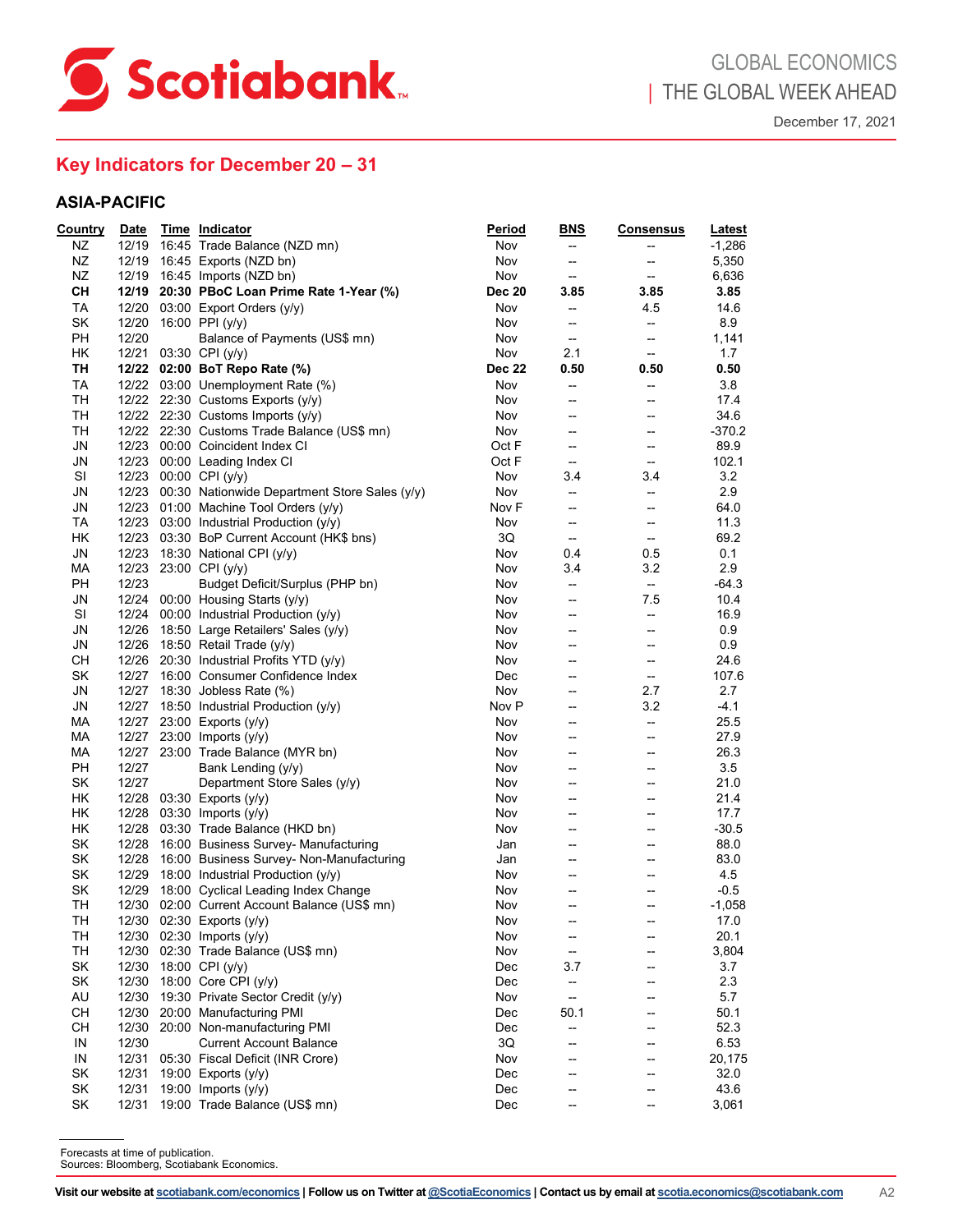

# **Key Indicators for December 20 – 31**

| <b>LATIN AMERICA</b><br>Country                                | Date  | Time Indicator                                                                                                                                                                                                                                                                                                              | Period                                                                   | BNS                                                                                                                   | <b>Consensus</b>                                                                                                                            | Latest                                                                  |  |
|----------------------------------------------------------------|-------|-----------------------------------------------------------------------------------------------------------------------------------------------------------------------------------------------------------------------------------------------------------------------------------------------------------------------------|--------------------------------------------------------------------------|-----------------------------------------------------------------------------------------------------------------------|---------------------------------------------------------------------------------------------------------------------------------------------|-------------------------------------------------------------------------|--|
| $_{\rm CO}$<br>BZ<br>BZ<br>BZ<br>$_{\rm CO}$<br>CL<br>CL<br>CL | 12/20 | 10:00 Trade Balance (US\$ mn)<br>12/22 07:30 Current Account (US\$ mn)<br>12/23 07:00 IBGE Inflation IPCA-15 (m/m)<br>12/23 07:00 IBGE Inflation IPCA-15 (y/y)<br>12/30 10:00 Urban Unemployment Rate (%)<br>12/31 07:00 Industrial Production (y/y)<br>12/31 07:00 Retail Sales (y/y)<br>12/31 07:00 Unemployment Rate (%) | Oct<br>Nov<br>Dec<br>$\mathop{\mathsf{Dec}}$<br>Nov<br>Nov<br>Nov<br>Nov | $\overline{\phantom{a}}$<br>--<br>--<br>$\overline{\phantom{a}}$<br>--<br>$\overline{\phantom{a}}$<br>16.0<br>$7.7\,$ | --<br>$\overline{\phantom{a}}$<br>$1.0\,$<br>10.6<br>$\overline{\phantom{a}}$<br>--<br>$\overline{\phantom{a}}$<br>$\overline{\phantom{a}}$ | $-1,712$<br>$-4,464$<br>$1.2$<br>10.7<br>12.3<br>$1.5\,$<br>22.7<br>8.1 |  |
|                                                                |       |                                                                                                                                                                                                                                                                                                                             |                                                                          |                                                                                                                       |                                                                                                                                             |                                                                         |  |
|                                                                |       |                                                                                                                                                                                                                                                                                                                             |                                                                          |                                                                                                                       |                                                                                                                                             |                                                                         |  |
|                                                                |       |                                                                                                                                                                                                                                                                                                                             |                                                                          |                                                                                                                       |                                                                                                                                             |                                                                         |  |
|                                                                |       |                                                                                                                                                                                                                                                                                                                             |                                                                          |                                                                                                                       |                                                                                                                                             |                                                                         |  |
|                                                                |       |                                                                                                                                                                                                                                                                                                                             |                                                                          |                                                                                                                       |                                                                                                                                             |                                                                         |  |
|                                                                |       |                                                                                                                                                                                                                                                                                                                             |                                                                          |                                                                                                                       |                                                                                                                                             |                                                                         |  |
|                                                                |       |                                                                                                                                                                                                                                                                                                                             |                                                                          |                                                                                                                       |                                                                                                                                             |                                                                         |  |
|                                                                |       |                                                                                                                                                                                                                                                                                                                             |                                                                          |                                                                                                                       |                                                                                                                                             |                                                                         |  |
|                                                                |       |                                                                                                                                                                                                                                                                                                                             |                                                                          |                                                                                                                       |                                                                                                                                             |                                                                         |  |
|                                                                |       | Forecasts at time of publication.<br>Sources: Bloomberg, Scotiabank Economics.                                                                                                                                                                                                                                              |                                                                          |                                                                                                                       |                                                                                                                                             |                                                                         |  |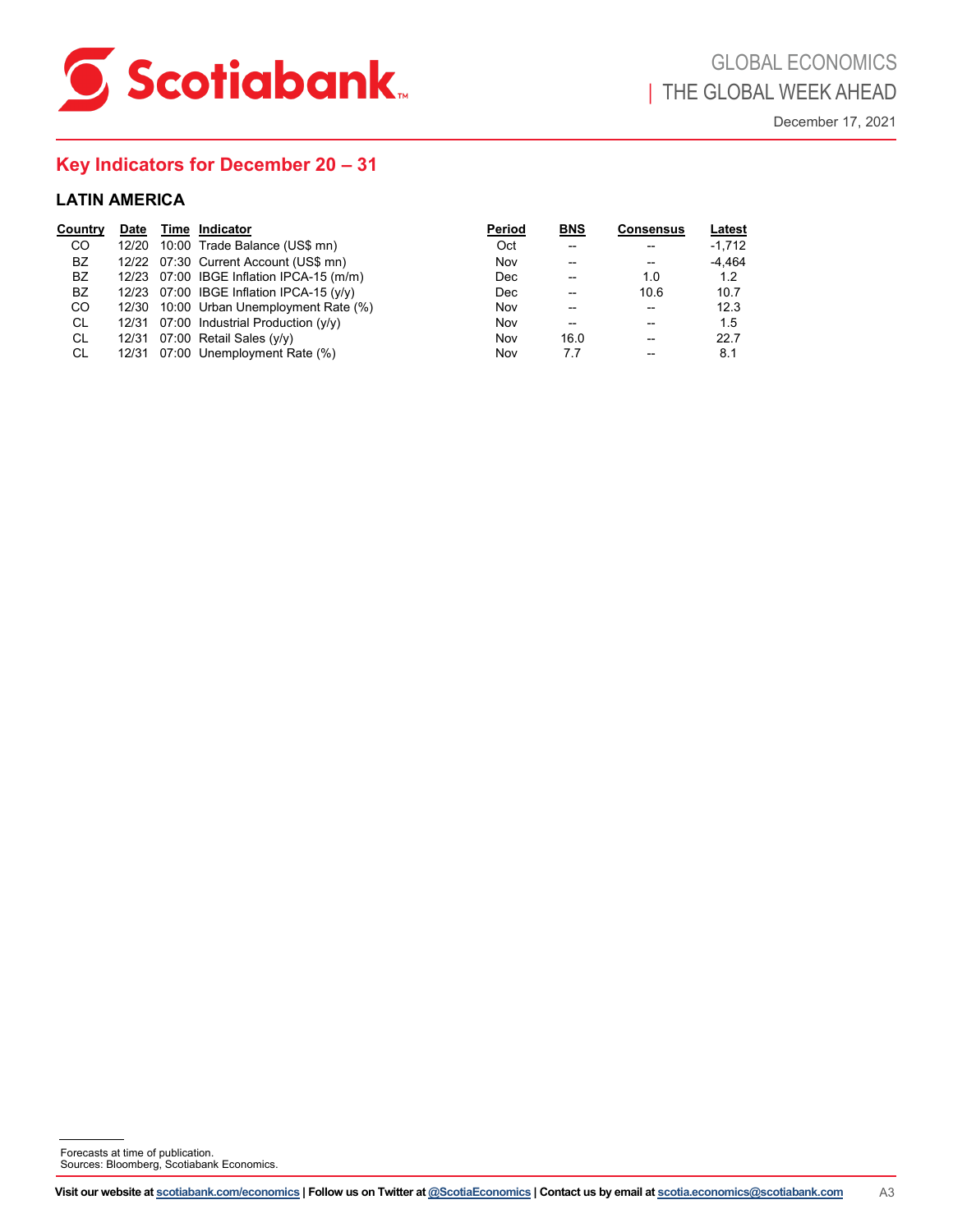<span id="page-9-0"></span>

## **Global Auctions for December 20 – 31**

#### **NORTH AMERICA**

#### **Country Date Time Event**

- US 12/21 13:00 U.S. To Sell 20-Year Bonds Reopening<br>US 12/22 13:00 U.S. To Sell 5-Year TIPS Reopening
- US 12/22 13:00 U.S. To Sell 5-Year TIPS Reopening<br>US 12/27 13:00 U.S. To Sell 2-Year Notes
- 12/27 13:00 U.S. To Sell 2-Year Notes
- US 12/28 13:00 U.S. To Sell 5-Year Notes
- US 12/29 13:00 U.S. To Sell 7-Year Notes

| <b>EUROPE</b>                  |  |                                                                                                                                                                        |    |
|--------------------------------|--|------------------------------------------------------------------------------------------------------------------------------------------------------------------------|----|
| <u>Country Date Time Event</u> |  |                                                                                                                                                                        |    |
| CC.                            |  | 12/17 05:00 Cyprus to Sell 91-day Bills On Dec 17                                                                                                                      |    |
| BE                             |  | 12/17 06:00 Belgium to Sell Bonds                                                                                                                                      |    |
| UK                             |  | 12/17 06:00 U.K. to Sell GBP500 Million of 91-day Bills On Dec. 17                                                                                                     |    |
| UK.                            |  | 12/17 06:00 U.K. to Sell GBP1 Billion of 182-day Bills On Dec. 17                                                                                                      |    |
| UK                             |  | 12/17 06:00 U.K. to Sell GBP500 Million of 28-day Bills On Dec. 17                                                                                                     |    |
| FR.                            |  | 12/20 08:50 France Cancels Bills Auction on Dec. 20                                                                                                                    |    |
| <b>SZ</b>                      |  | 12/21 05:15 Switzerland to Sell 91-day Bills On Dec. 21 (CH0510948471)                                                                                                 |    |
| AS                             |  | 12/21 05:15 Austria to Sell Bills On Dec. 21                                                                                                                           |    |
| SW                             |  | 12/22 04:00 Sweden to Sell Bills                                                                                                                                       |    |
| IC                             |  | 12/22 07:30 Iceland to Sell Bills                                                                                                                                      |    |
| UK                             |  | 12/24 06:00 U.K to Sell Bills                                                                                                                                          |    |
| FR.                            |  | 12/27 08:50 France Cancels Bills Auction on Dec. 27                                                                                                                    |    |
| SZ                             |  | 12/28 05:15 Switzerland to Sell 364-Day Bills (CH0510948489)                                                                                                           |    |
| DE                             |  | 12/29 04:30 Denmark to Sell 60-Day Bills on Dec. 29                                                                                                                    |    |
| DE                             |  | 12/29 04:30 Denmark to Sell 152-Day Bills on Dec. 29                                                                                                                   |    |
| DE                             |  | 12/29 04:30 Denmark to Sell 244-Day Bills on Dec. 29                                                                                                                   |    |
| IT<br>GR.                      |  | 12/29 05:00 Italy Cancels Auction of 178-day Bills On Dec. 29<br>12/29 05:00 Greece to Sell 26-Week Bills                                                              |    |
|                                |  |                                                                                                                                                                        |    |
|                                |  |                                                                                                                                                                        |    |
| ASIA-PACIFIC                   |  |                                                                                                                                                                        |    |
| <u>Country Date Time Event</u> |  |                                                                                                                                                                        |    |
| JN                             |  | 12/23 03:00 Japan Auction for Enhanced-Liquidity                                                                                                                       |    |
| JN                             |  | 12/26 22:35 2Y Note Amount Sold                                                                                                                                        |    |
| JN                             |  | 12/26 22:35 2Y Note Average Yield                                                                                                                                      |    |
| JN                             |  | 12/26 22:35 2Y Note Bid/Cover Ratio                                                                                                                                    |    |
| JN                             |  | 12/26 22:35 2Y Note Tail Yield                                                                                                                                         |    |
| JN                             |  | 12/26 22:35 Japan to Sell 2-Year Bonds                                                                                                                                 |    |
|                                |  |                                                                                                                                                                        |    |
| LATIN AMERICA                  |  |                                                                                                                                                                        |    |
| No Scheudled Auctions.         |  |                                                                                                                                                                        |    |
|                                |  |                                                                                                                                                                        |    |
|                                |  |                                                                                                                                                                        |    |
|                                |  |                                                                                                                                                                        |    |
|                                |  |                                                                                                                                                                        |    |
|                                |  |                                                                                                                                                                        |    |
|                                |  | Sources: Bloomberg, Scotiabank Economics.                                                                                                                              |    |
|                                |  | Visit our website at <u>scotiabank.com/economics</u>   Follow us on Twitter at <u>@ScotiaEconomics</u>   Contact us by email at <u>scotia.economics@scotiabank.com</u> | A4 |

### **ASIA-PACIFIC**

| Country Date Time Event |  |                                                  |
|-------------------------|--|--------------------------------------------------|
| JN                      |  | 12/23 03:00 Japan Auction for Enhanced-Liquidity |
| JN                      |  | 12/26 22:35 2Y Note Amount Sold                  |
| JN                      |  | 12/26 22:35 2Y Note Average Yield                |
| JN                      |  | 12/26 22:35 2Y Note Bid/Cover Ratio              |
| JN                      |  | 12/26 22:35 2Y Note Tail Yield                   |
| JN                      |  | 12/26 22:35 Japan to Sell 2-Year Bonds           |

### **LATIN AMERICA**

Sources: Bloomberg, Scotiabank Economics.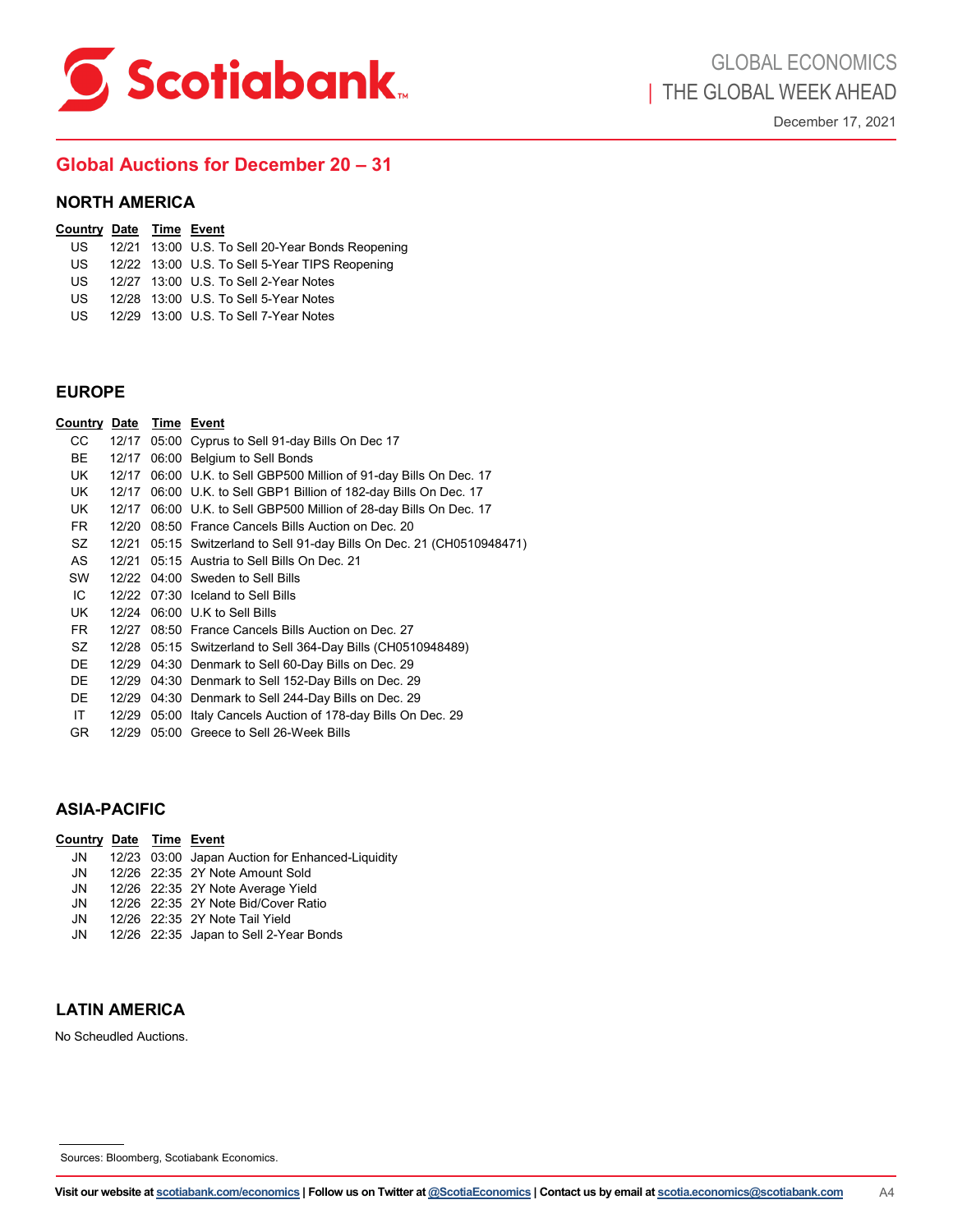<span id="page-10-0"></span>

## **Events for December 20 – 31**

### **EUROPE**

| Country | <b>Date</b> | Time Event                            |
|---------|-------------|---------------------------------------|
| EC.     | 12/22       | 04:00 ECB's Holzmann Speaks in Vienna |

### **ASIA-PACIFIC**

| <b>NORTH AMERICA</b>                      |                               |             |                                                                                                                                                   |                |
|-------------------------------------------|-------------------------------|-------------|---------------------------------------------------------------------------------------------------------------------------------------------------|----------------|
| No Scheduled Events.                      |                               |             |                                                                                                                                                   |                |
| <b>EUROPE</b><br>Country<br>$\mathsf{EC}$ | <b>Date</b><br>12/22          |             | Time Event<br>04:00 ECB's Holzmann Speaks in Vienna                                                                                               |                |
| <b>ASIA-PACIFIC</b>                       |                               |             |                                                                                                                                                   |                |
| Country<br>CH<br>CH                       | <b>Date</b><br>12/19<br>12/19 | 20:30       | Time Event<br>1-Year Loan Prime Rate<br>20:30 5-Year Loan Prime Rate                                                                              |                |
| AU<br>${\sf JN}$<br>TH                    | 12/20<br>12/21<br>12/22       |             | 19:30 RBA Minutes of Dec. Policy Meeting<br>18:50 BOJ Minutes of Oct. Meeting<br>02:00 BoT Benchmark Interest Rate                                |                |
| <b>LATIN AMERICA</b>                      |                               |             |                                                                                                                                                   |                |
| Country<br>$\mathsf{CL}$                  | <b>Date</b><br>12/19          | <b>Time</b> | Event<br><b>Runoff Presidential Election</b>                                                                                                      |                |
|                                           |                               |             |                                                                                                                                                   |                |
|                                           |                               |             |                                                                                                                                                   |                |
|                                           |                               |             |                                                                                                                                                   |                |
|                                           |                               |             |                                                                                                                                                   |                |
|                                           |                               |             |                                                                                                                                                   |                |
|                                           |                               |             |                                                                                                                                                   |                |
| Sources: Bloomberg, Scotiabank Economics. |                               |             |                                                                                                                                                   |                |
|                                           |                               |             | Visit our website at scotiabank.com/economics   Follow us on Twitter at @ScotiaEconomics   Contact us by email at scotia.economics@scotiabank.com | A <sub>5</sub> |

### **LATIN AMERICA**

| Country | Date  | <b>Time Event</b> |                                     |
|---------|-------|-------------------|-------------------------------------|
| CL      | 12/19 |                   | <b>Runoff Presidential Election</b> |

Sources: Bloomberg, Scotiabank Economics.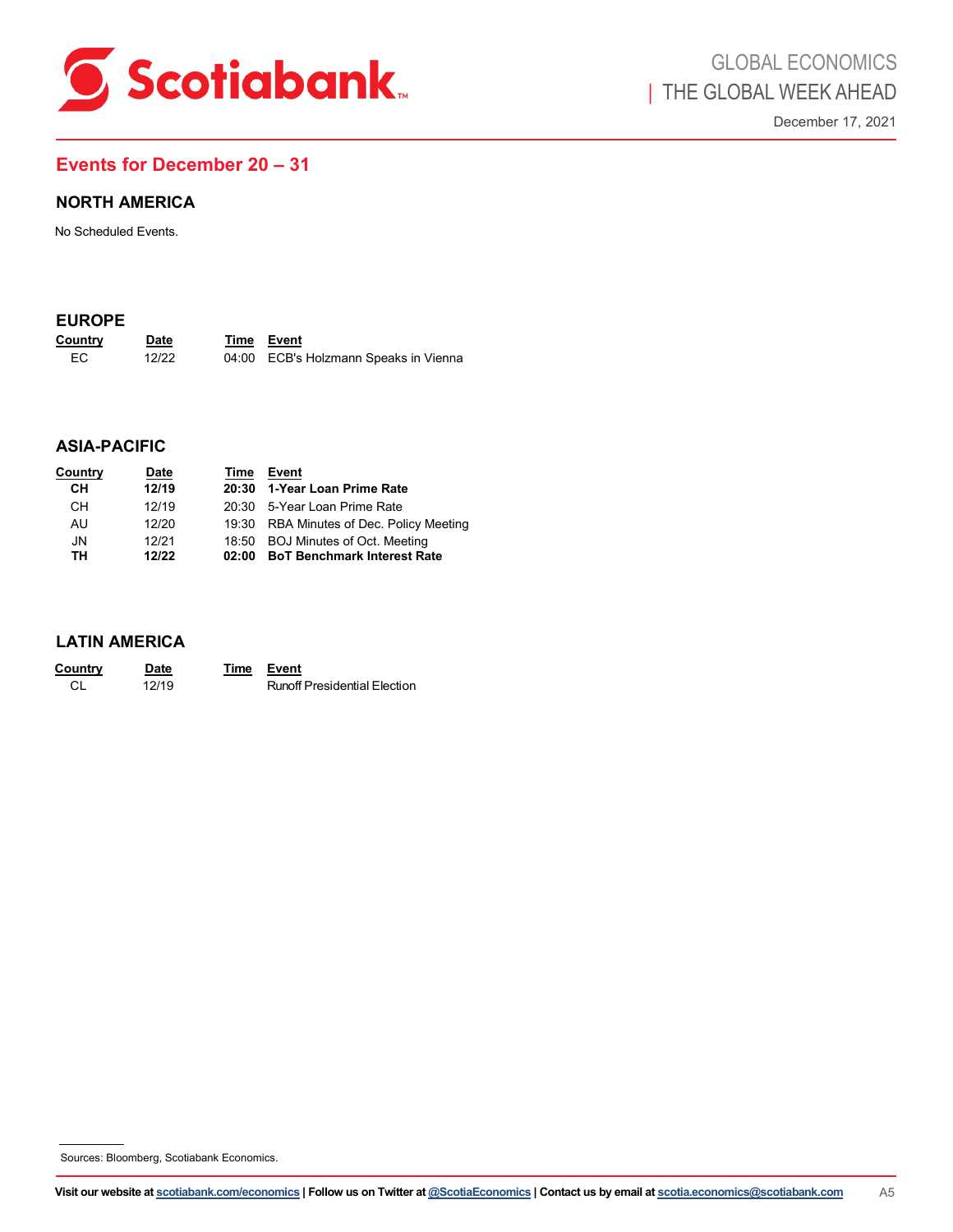<span id="page-11-0"></span>

# **Global Central Bank Watch**

| Rate                                        | <b>Current Rate</b> | Next Meeting      | <b>Scotia's Forecasts</b> | <b>Consensus Forecasts</b> |
|---------------------------------------------|---------------------|-------------------|---------------------------|----------------------------|
| Bank of Canada - Overnight Target Rate      | 0.25                | January 26, 2022  | 0.25                      | 0.25                       |
| Federal Reserve - Federal Funds Target Rate | 0.25                | January 26, 2022  | 0.25                      | 0.25                       |
| Banco de México - Overnight Rate            | 5.50                | February 10, 2022 | 6.00                      | 6.00                       |

## **EUROPE**

| Rate                                                   | <b>Current Rate</b> | <b>Next Meeting</b> | <b>Scotia's Forecasts</b> | <b>Consensus Forecasts</b> |
|--------------------------------------------------------|---------------------|---------------------|---------------------------|----------------------------|
| European Central Bank - Refinancing Rate               | 0.00                | February 3, 2022    | 0.00                      | 0.00                       |
| European Central Bank - Marginal Lending Facility Rate | 0.25                | February 3, 2022    | 0.25                      | 0.25                       |
| European Central Bank - Deposit Facility Rate          | $-0.50$             | February 3, 2022    | $-0.50$                   | $-0.50$                    |
| Bank of England - Bank Rate                            | 0.25                | February 3, 2022    | 0.25                      | 0.25                       |
| Swiss National Bank - Libor Target Rate                | $-0.75$             | March 24, 2022      | $-0.75$                   | $-0.75$                    |
| Central Bank of Russia - One-Week Auction Rate         | 8.50                | February 11, 2022   | 8.50                      | 8.50                       |
| Sweden Riksbank - Repo Rate                            | 0.00                | February 10, 2022   | 0.00                      | 0.00                       |
| Norges Bank - Deposit Rate                             | 0.50                | January 20, 2022    | 0.50                      | 0.50                       |
| Central Bank of Turkey - Benchmark Repo Rate           | 14.00               | January 20, 2022    | 14.00                     | 14.00                      |

## **ASIA PACIFIC**

| <b>NORTH AMERICA</b>                                                                                                                                                                                                                                                                                                                                                                                                                                                                                                                                                                                                                                                                                                                                                                                                                                                                                                                                                                                                                       |                             |                                         |                                   |                                    |
|--------------------------------------------------------------------------------------------------------------------------------------------------------------------------------------------------------------------------------------------------------------------------------------------------------------------------------------------------------------------------------------------------------------------------------------------------------------------------------------------------------------------------------------------------------------------------------------------------------------------------------------------------------------------------------------------------------------------------------------------------------------------------------------------------------------------------------------------------------------------------------------------------------------------------------------------------------------------------------------------------------------------------------------------|-----------------------------|-----------------------------------------|-----------------------------------|------------------------------------|
| <u>Rate</u><br>Bank of Canada - Overnight Target Rate                                                                                                                                                                                                                                                                                                                                                                                                                                                                                                                                                                                                                                                                                                                                                                                                                                                                                                                                                                                      | <b>Current Rate</b><br>0.25 | <b>Next Meeting</b><br>January 26, 2022 | <b>Scotia's Forecasts</b><br>0.25 | <b>Consensus Forecasts</b><br>0.25 |
| Federal Reserve - Federal Funds Target Rate                                                                                                                                                                                                                                                                                                                                                                                                                                                                                                                                                                                                                                                                                                                                                                                                                                                                                                                                                                                                | 0.25                        | January 26, 2022                        | 0.25                              | 0.25                               |
| Banco de México - Overnight Rate                                                                                                                                                                                                                                                                                                                                                                                                                                                                                                                                                                                                                                                                                                                                                                                                                                                                                                                                                                                                           | 5.50                        | February 10, 2022                       | 6.00                              | 6.00                               |
| <b>EUROPE</b>                                                                                                                                                                                                                                                                                                                                                                                                                                                                                                                                                                                                                                                                                                                                                                                                                                                                                                                                                                                                                              |                             |                                         |                                   |                                    |
| Rate<br>European Central Bank - Refinancing Rate                                                                                                                                                                                                                                                                                                                                                                                                                                                                                                                                                                                                                                                                                                                                                                                                                                                                                                                                                                                           | <b>Current Rate</b><br>0.00 | <b>Next Meeting</b><br>February 3, 2022 | <b>Scotia's Forecasts</b><br>0.00 | <b>Consensus Forecasts</b><br>0.00 |
| European Central Bank - Marginal Lending Facility Rate                                                                                                                                                                                                                                                                                                                                                                                                                                                                                                                                                                                                                                                                                                                                                                                                                                                                                                                                                                                     | 0.25                        | February 3, 2022                        | 0.25                              | 0.25                               |
| European Central Bank - Deposit Facility Rate                                                                                                                                                                                                                                                                                                                                                                                                                                                                                                                                                                                                                                                                                                                                                                                                                                                                                                                                                                                              | -0.50                       | February 3, 2022                        | $-0.50$                           | $-0.50$                            |
| Bank of England – Bank Rate                                                                                                                                                                                                                                                                                                                                                                                                                                                                                                                                                                                                                                                                                                                                                                                                                                                                                                                                                                                                                | 0.25                        | February 3, 2022                        | 0.25                              | 0.25                               |
| Swiss National Bank - Libor Target Rate                                                                                                                                                                                                                                                                                                                                                                                                                                                                                                                                                                                                                                                                                                                                                                                                                                                                                                                                                                                                    | $-0.75$                     | March 24, 2022                          | $-0.75$                           | $-0.75$                            |
| Central Bank of Russia - One-Week Auction Rate                                                                                                                                                                                                                                                                                                                                                                                                                                                                                                                                                                                                                                                                                                                                                                                                                                                                                                                                                                                             | 8.50                        | February 11, 2022                       | 8.50                              | 8.50                               |
| Sweden Riksbank - Repo Rate                                                                                                                                                                                                                                                                                                                                                                                                                                                                                                                                                                                                                                                                                                                                                                                                                                                                                                                                                                                                                | 0.00                        | February 10, 2022                       | 0.00                              | 0.00                               |
| Norges Bank - Deposit Rate                                                                                                                                                                                                                                                                                                                                                                                                                                                                                                                                                                                                                                                                                                                                                                                                                                                                                                                                                                                                                 | 0.50                        | January 20, 2022                        | 0.50                              | 0.50                               |
| Central Bank of Turkey - Benchmark Repo Rate                                                                                                                                                                                                                                                                                                                                                                                                                                                                                                                                                                                                                                                                                                                                                                                                                                                                                                                                                                                               | 14.00                       | January 20, 2022                        | 14.00                             | 14.00                              |
| <b>ASIA PACIFIC</b>                                                                                                                                                                                                                                                                                                                                                                                                                                                                                                                                                                                                                                                                                                                                                                                                                                                                                                                                                                                                                        |                             |                                         |                                   |                                    |
| <u>Rate</u>                                                                                                                                                                                                                                                                                                                                                                                                                                                                                                                                                                                                                                                                                                                                                                                                                                                                                                                                                                                                                                | <b>Current Rate</b>         | <b>Next Meeting</b>                     | <b>Scotia's Forecasts</b>         | <b>Consensus Forecasts</b>         |
| Bank of Japan - Policy Rate                                                                                                                                                                                                                                                                                                                                                                                                                                                                                                                                                                                                                                                                                                                                                                                                                                                                                                                                                                                                                | $-0.10$                     | January 18, 2022                        | $-0.10$                           | $-0.10$                            |
| Reserve Bank of Australia - Cash Target Rate                                                                                                                                                                                                                                                                                                                                                                                                                                                                                                                                                                                                                                                                                                                                                                                                                                                                                                                                                                                               | 0.10                        | January 31, 2022                        | 0.10                              | 0.10                               |
| Reserve Bank of New Zealand - Cash Rate                                                                                                                                                                                                                                                                                                                                                                                                                                                                                                                                                                                                                                                                                                                                                                                                                                                                                                                                                                                                    | 0.75                        | February 22, 2022                       | 1.00                              | 1.00                               |
| People's Bank of China - 1-Year Loan Prime Rate                                                                                                                                                                                                                                                                                                                                                                                                                                                                                                                                                                                                                                                                                                                                                                                                                                                                                                                                                                                            | 3.85                        | December 19, 2021                       | 3.85                              | 3.85                               |
| Reserve Bank of India - Repo Rate                                                                                                                                                                                                                                                                                                                                                                                                                                                                                                                                                                                                                                                                                                                                                                                                                                                                                                                                                                                                          | 4.00                        | February 8, 2022                        | 4.00                              | 4.00                               |
| Bank of Korea - Bank Rate                                                                                                                                                                                                                                                                                                                                                                                                                                                                                                                                                                                                                                                                                                                                                                                                                                                                                                                                                                                                                  | 1.00                        | January 14, 2022                        | 1.00                              | 1.00                               |
| Bank of Thailand - Repo Rate                                                                                                                                                                                                                                                                                                                                                                                                                                                                                                                                                                                                                                                                                                                                                                                                                                                                                                                                                                                                               | 0.50                        | December 22, 2021                       | 0.50                              | 0.50                               |
| Bank Negara Malaysia – Overnight Policy Rate                                                                                                                                                                                                                                                                                                                                                                                                                                                                                                                                                                                                                                                                                                                                                                                                                                                                                                                                                                                               | 1.75                        | January 20, 2022                        | 1.75                              | 1.75                               |
| Bank Indonesia – 7-Day Reverse Repo Rate                                                                                                                                                                                                                                                                                                                                                                                                                                                                                                                                                                                                                                                                                                                                                                                                                                                                                                                                                                                                   | 3.50                        | TBA                                     | 3.50                              | 3.50                               |
| Central Bank of Philippines - Overnight Borrowing Rate                                                                                                                                                                                                                                                                                                                                                                                                                                                                                                                                                                                                                                                                                                                                                                                                                                                                                                                                                                                     | 2.00                        | TBA                                     | 2.00                              | 2.00                               |
| People's Bank of China (PBoC): The PBoC's benchmark loan prime rate fixings will be announced on December 20, and rates are expected to remain on<br>hold. In order to stabilize economic growth, the PBoC is likely to provide further targeted monetary easing over the coming months. Indeed, a recent reserve<br>ratio cut by 50 bps indicates a change in biases towards a more accommodative policy for H1 2022. Bank of Thailand (BoT): The BoT will be making a<br>monetary policy decision on December 22, and the benchmark rate is expected to remain on hold. According to Governor Sethaput, the central bank's rate<br>trajectory will be determined by domestic considerations to aid economic growth. Despite inflation accelerating to 2.7% y/y in November, the BoT believes<br>elevated price pressures are temporary. With poor growth outlook due to weak local demand and Omicron-related uncertainty impacting tourist arrivals, we<br>expect the BoT to maintain its current monetary policy stance until H2 2022. |                             |                                         |                                   |                                    |
| <b>LATIN AMERICA</b>                                                                                                                                                                                                                                                                                                                                                                                                                                                                                                                                                                                                                                                                                                                                                                                                                                                                                                                                                                                                                       |                             |                                         |                                   |                                    |
| <u>Rate</u><br>Banco Central do Brasil - Selic Rate                                                                                                                                                                                                                                                                                                                                                                                                                                                                                                                                                                                                                                                                                                                                                                                                                                                                                                                                                                                        | <b>Current Rate</b><br>9.25 | <b>Next Meeting</b><br>February 2, 2022 | <b>Scotia's Forecasts</b><br>9.75 | <b>Consensus Forecasts</b><br>9.75 |
| Banco Central de Chile - Overnight Rate                                                                                                                                                                                                                                                                                                                                                                                                                                                                                                                                                                                                                                                                                                                                                                                                                                                                                                                                                                                                    | 4.00                        | TBA                                     | 4.50                              | 4.50                               |
| Banco de la República de Colombia - Lending Rate                                                                                                                                                                                                                                                                                                                                                                                                                                                                                                                                                                                                                                                                                                                                                                                                                                                                                                                                                                                           | 3.00                        | <b>TBA</b>                              | 3.75                              | 3.75                               |
| Banco Central de Reserva del Perú - Reference Rate                                                                                                                                                                                                                                                                                                                                                                                                                                                                                                                                                                                                                                                                                                                                                                                                                                                                                                                                                                                         | 2.50                        | January 6, 2022                         | 2.75                              | 2.75                               |
|                                                                                                                                                                                                                                                                                                                                                                                                                                                                                                                                                                                                                                                                                                                                                                                                                                                                                                                                                                                                                                            |                             |                                         |                                   |                                    |
| <b>AFRICA</b>                                                                                                                                                                                                                                                                                                                                                                                                                                                                                                                                                                                                                                                                                                                                                                                                                                                                                                                                                                                                                              |                             |                                         |                                   |                                    |
| <u>Rate</u>                                                                                                                                                                                                                                                                                                                                                                                                                                                                                                                                                                                                                                                                                                                                                                                                                                                                                                                                                                                                                                | <b>Current Rate</b>         | <b>Next Meeting</b>                     | <b>Scotia's Forecasts</b>         | <b>Consensus Forecasts</b>         |
| South African Reserve Bank - Repo Rate                                                                                                                                                                                                                                                                                                                                                                                                                                                                                                                                                                                                                                                                                                                                                                                                                                                                                                                                                                                                     | 3.75                        | January 27, 2022                        | 4.00                              | 4.00                               |
| Forecasts at time of publication.<br>Sources: Bloomberg, Scotiabank Economics.                                                                                                                                                                                                                                                                                                                                                                                                                                                                                                                                                                                                                                                                                                                                                                                                                                                                                                                                                             |                             |                                         |                                   |                                    |
| Visit our website at scotiabank.com/economics   Follow us on Twitter at @ScotiaEconomics   Contact us by email at scotia.economics@scotiabank.com                                                                                                                                                                                                                                                                                                                                                                                                                                                                                                                                                                                                                                                                                                                                                                                                                                                                                          |                             |                                         |                                   |                                    |

# **LATIN AMERICA**

| Rate                                               | <b>Current Rate</b> | <b>Next Meeting</b> | <b>Scotia's Forecasts</b> | <b>Consensus Forecasts</b> |
|----------------------------------------------------|---------------------|---------------------|---------------------------|----------------------------|
| Banco Central do Brasil - Selic Rate               | 9.25                | February 2, 2022    | 9.75                      | 9.75                       |
| Banco Central de Chile - Overnight Rate            | 4.00                | TBA                 | 4.50                      | 4.50                       |
| Banco de la República de Colombia - Lending Rate   | 3.00                | TBA                 | 3.75                      | 3.75                       |
| Banco Central de Reserva del Perú - Reference Rate | 2.50                | January 6, 2022     | 2.75                      | 2.75                       |
| <b>AFRICA</b>                                      |                     |                     |                           |                            |
| Rate                                               | <b>Current Rate</b> | <b>Next Meeting</b> | <b>Scotia's Forecasts</b> | <b>Consensus Forecasts</b> |
| South African Reserve Bank - Repo Rate             | 3.75                | January 27, 2022    | 4.00                      | 4.00                       |
|                                                    |                     |                     |                           |                            |